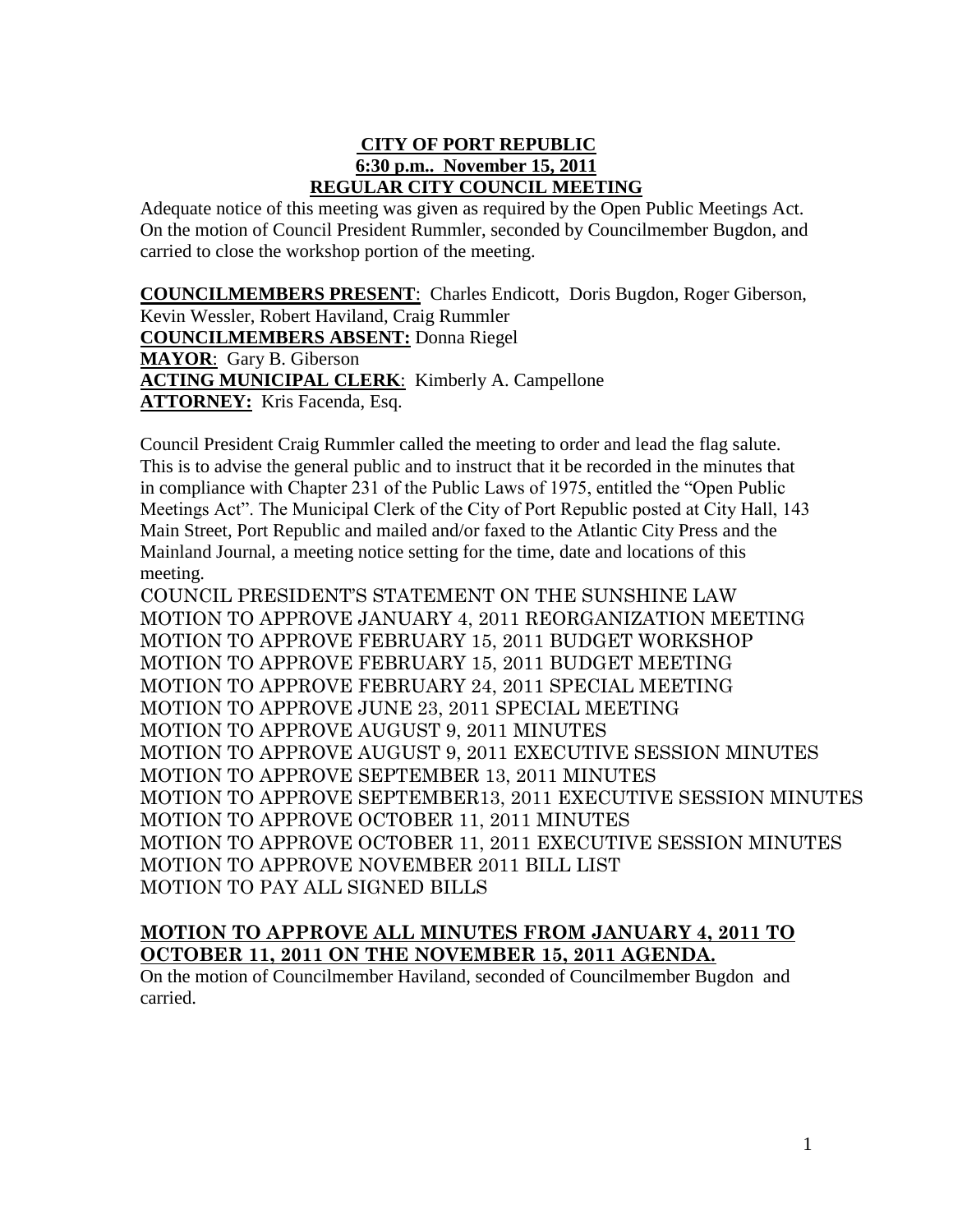*Page 2, City Council mtg November 15, 2011*

#### **MOTION TO APPROVE NOVEMBER 2011 BILL LIST**

On the motion of Councilmember Bugdon, seconded of Councilmember Giberson and carried. **YES:** Endicott, Bugdon, Giberson, Haviland, Wessler, Rummler **NO: ABSENT**: Riegel **ABSTAIN:** 

# **MOTION TO PAY ALL SIGNED BILLS**

On the motion of Councilmember Bugdon, seconded of Councilmember Haviland and carried. **YES:** Endicott, Bugdon, Giberson, Haviland, Wessler, Rummler **NO: ABSENT**: Riegel **ABSTAIN:** 

Council President introduced the new Court Administrator Deanna Krupp to Mayor and City Council; she is resident of Port Republic and is the current Deputy Court Administrator in Northfield/Linwood Deanna comes to Port Republic with a wealth of knowledge in the Court area. We were able to reduce the hours of operation for the Court to save money. Deanna is very pleased to have this opportunity.

#### **COMMITTEE REPORTS:**

#### **Police/Emergency Management:**

Mayor Giberson mentioned that Police and Emergency Management are progressing, Mayor Giberson spoke with Sheriff Frank Balles, the Sheriff is doing such a great job and asked if Port Republic can help purchase two hand held radar units, Mayor Giberson will take this up with the Public Safety Committee, he will bring this up to City Council at the budget workshop meetings. Also we may in the future have the Sheriff Department take up another shift patrolling the City of Port Republic the city will have patrols after 4:00 pm. Councilmember Haviland was pleased to see the number of tickets the sheriff department wrote up from the report last month.

#### **Administrative/Personnel:**

City Council President Rummler is very pleased that the City was able to reduce the number of working hours. Acting City Clerk Kim and Deputy City Clerk Gina have been working very hard to bring everything up to speed. Council President Rummler apologized for the transcription of the tapes, he had no idea it would amount to so much money. Lucy received a request for OPRA and a tape broke, she reached out, Council President Rummler stated it was \$10.00 a page he is trying to reach out to Lucy Samuelsen. Councilmember Giberson concerning Kim and Gina and the mess they walked into, there are issues that are showing themselves things slipped through the cracks. Mayor Giberson added kudos to the work Kim and Gina are taking care of it is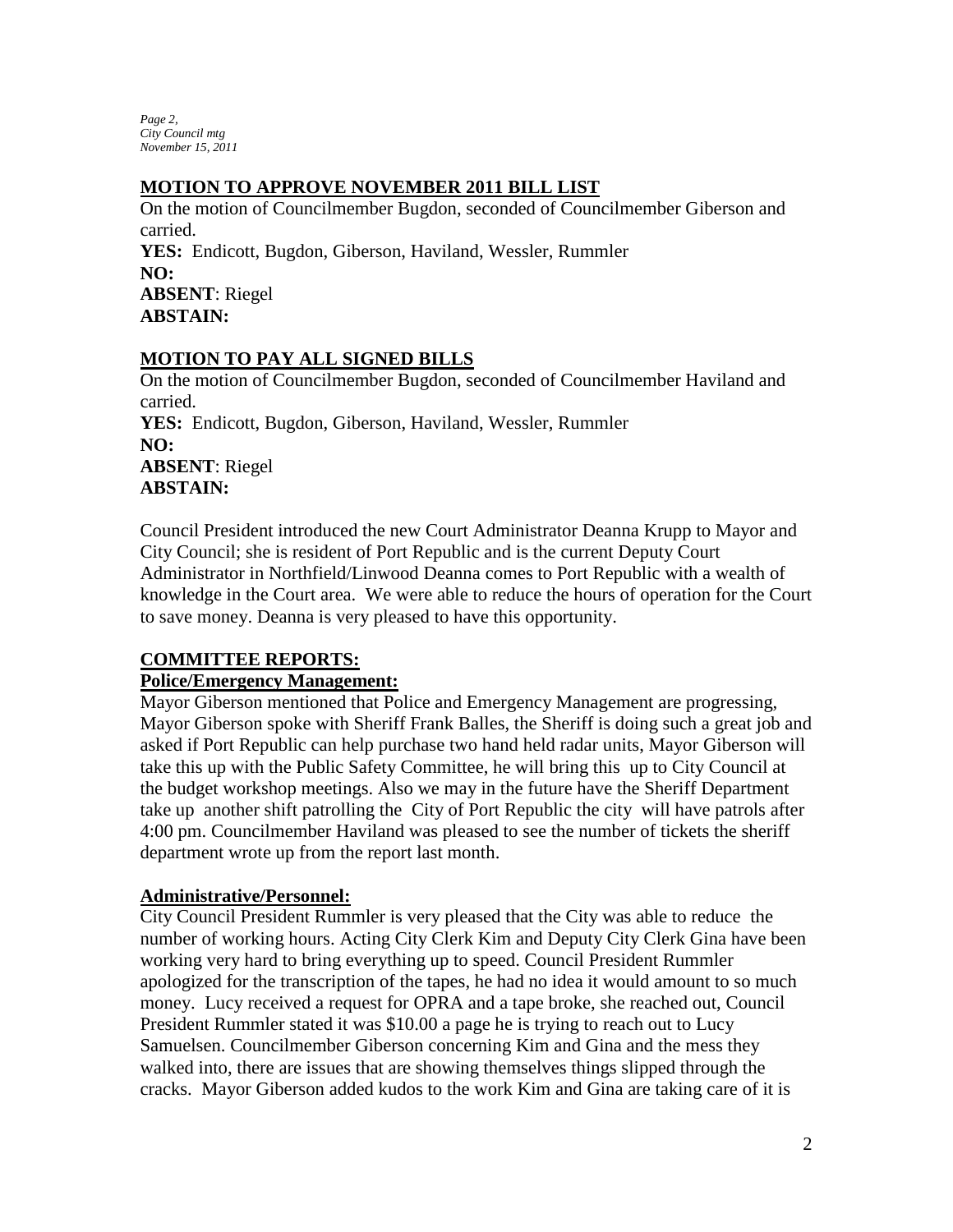*Page 3, City Council Mtg. November 15, 2011*

very hard to get everything running smoothly. Councilmember Bugdon with the horrendous mess and they have straightened up.

### **Public Works:**

Councilmember Giberson mentioned that the Public Works Department is working on projects that need to be taking care of. Concerning the financial situation he would like to make sure we have money in place for the winter season coming up. After the personnel meeting with Auditor Ken Moore we will straighten everything out. Council President Rummler suggested that the City purchase their own gas tank for the transfer station. Place it in a concrete sealed, everyone agreed it is worth looking into. Call D'Agostino Insurance Agency for information.

#### **Recreation:**

City Councilwoman Bugdon reported very nice Veterans Day ceremony. Dolph Hoch of the United States Marine Core dedicated a monument. The brick dedication went very well also. On Thursday December 1, 2011 at 6:30 the tree lighting ceremony will begin there will be homemade cookies and hot chocolate. Councilmember Haviland suggested to Councilmember Bugdon to ask their grandson to play Santa.

The City had vandalism on Tuesday November 8, 2011 after 11:00 pm the gazebo at the creek was vandalized 67 rungs were removed 18 were found Saturday November 9, 2011 it was reported to the New Jersey State Police. Councilwoman Bugdon is getting estimates. There was also a racial remark spray painted on the stop sign located at Park Avenue and Main Street. On the shed is an obscene picture. Councilwoman Bugdon would like to reach out to the sheriff office and have a meeting with recreation committee, and resident's to volunteer for a community watch. She would like everyone to think it over. Councilmember Wessler questioned cameras for the new city hall; place a camera on the pole next to the concession stand.

#### **Fire and Ambulance:**

Councilmember Wessler stated everything is going along good they had a drill up at Ocean Yacht turned out really nice. The Roast Beef Dinner went well.

#### **Board of School Estimates:**

Mayor Giberson stated he had no report other then the School Superintendent turned in her resignation at the end of June 2012.

#### **Planning Board:**

Councilmember Haviland stated that the Planning/Zoning Board met last night approved minor sub division for Allgeyer, piece of property on the Cologne-Port Road directly across from the homes he built years ago 9/10 of acre made his lot to small he has subdivided additional property off of his daughter Joanne's property to get the additional land he needs. Primary reason for applying for the subdivision is to move property lines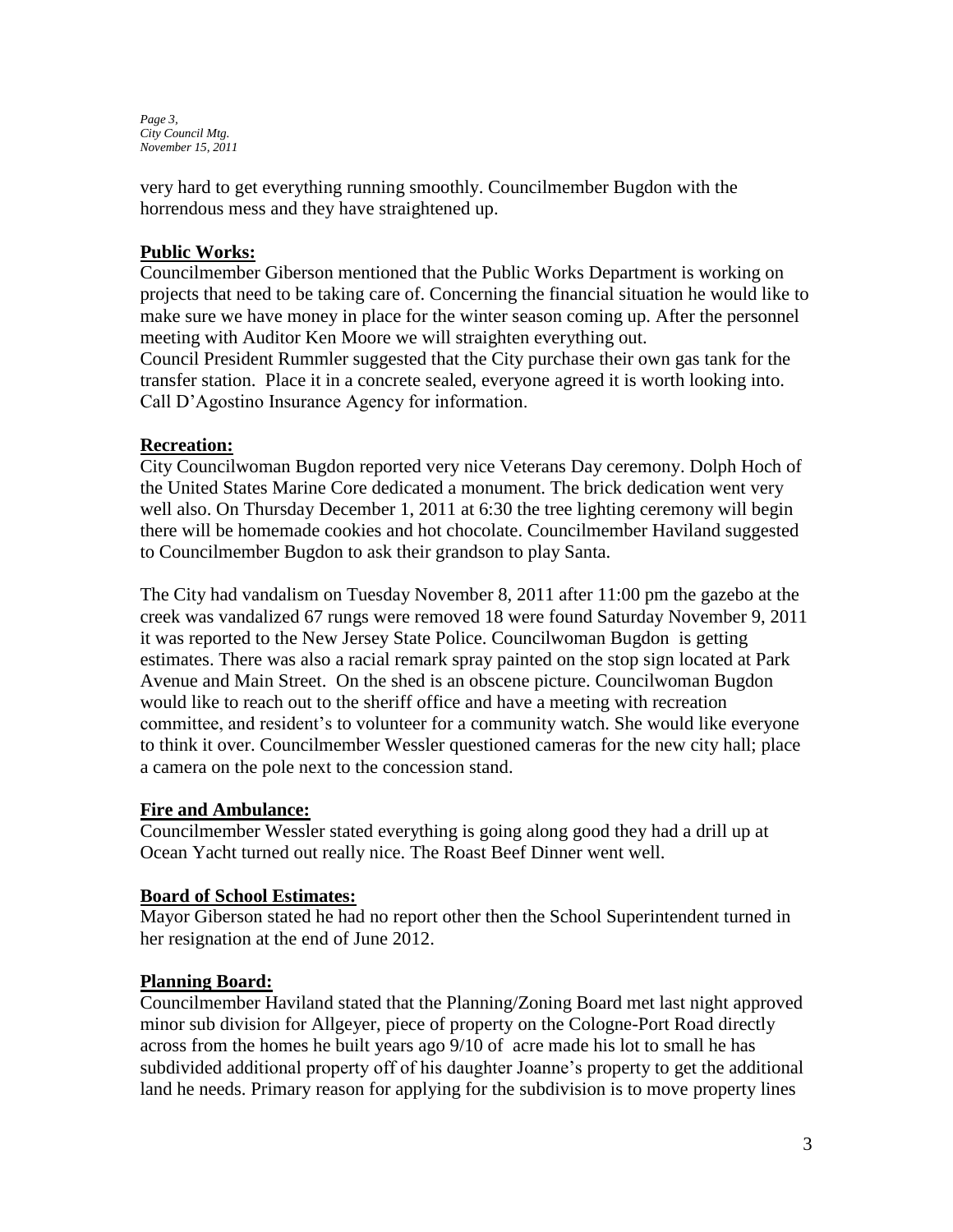#### *Page 3 City Council Mtg. November 15, 2011*

they can build and meet all the setback requirements move the house closer to the street, the parkway cut through with the county south bound entrance to parkway has taken land away from them. It meets the 50' requirements. An interesting fact concerning building in the pinelands a new house needs the latest septic requirements because of this the other home in the subdivisions need the new septic system Pinelands you need  $3\frac{1}{2}$  acre you have to put in new system. The other interesting fact that came out of this is that the City owns a piece of property back there. It does not amount to anything a few hundred square feet. In walking around town Councilmember Haviland is concerned about residents placing leaves in the street. We may put it in the newsletter letting residents know we have an Ordinance in place.

#### **Code Enforcement:**

No report. Work in progress.

#### **Construction:**

Mayor and City Council acknowledged Jack Kelly's report.

#### **Senior Services:**

Councilmember Bugdon stated she has had a few requests for health aid. Liheap criteria is in now taking applications.

#### **Finance:**

no report.

#### **Building:**

Councilmember Giberson stated that the Building Committee met with the Architect Pedersen and Matt Doran and Mayor Giberson very productive meeting feels very good concerning hiring Pedersen. City Attorney Kris Facenda has been working back and forth with the insurance agency he had to make some changes did not want to do a lot until contract is signed emailed new sketch tonight pass resolution to execute the contract. Get this done in the next month to break ground in the spring. Councilmember Wessler is also very comfortable with Pedersen. This was the only architect that included everything that was asked from the council. We should receive documentation concerning the oil spill that everything is ok.

#### **OPEN TO THE FLOOR FOR TOPICS FOR PUBLIC PORTION**:

Councilmember Wessler moved, seconded of Councilmember Bugdon and carried to open for public portion.

Public Hearing regarding application for funding from Atlantic County Open Space Program and the New Jersey Department of Environmental Protection/Green Acres regarding the acquisition of 121 Clarks Landing Road Block 20 Lot 7 & 8 known as the Percoskie Property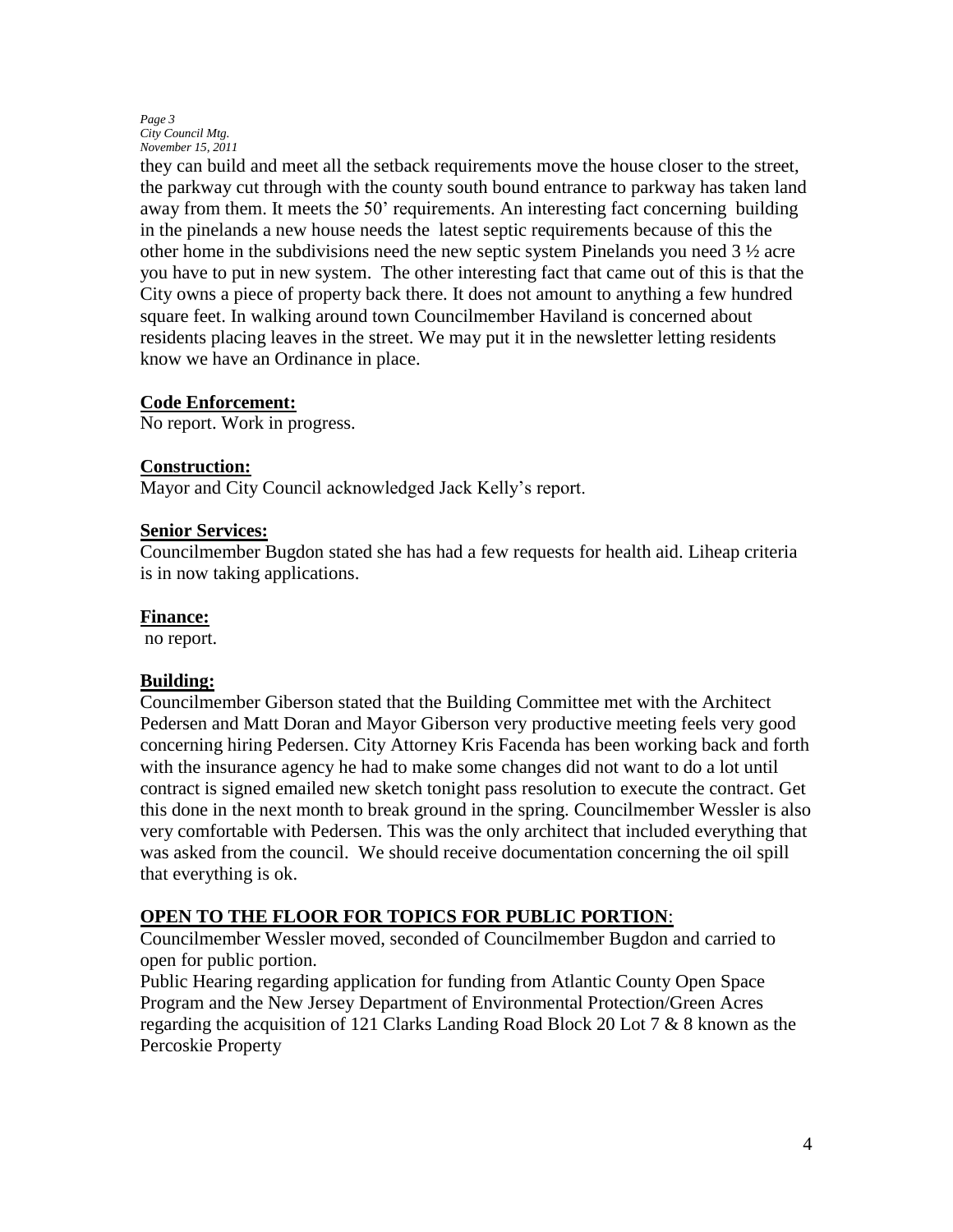*Page 4 City Council Mtg. November 15, 2011*

# **CLOSED TO THE FLOOR FOR TOPICS FOR PUBLIC PORTION**:

Hearing nothing further the public, Councilmember Giberson moved, and seconded of Councilmember Bugdon and carried to close the public portion.

# **CORRESPONDENCE:**

Mayor and City council acknowledged all correspondence. Councilmember Bob Haviland acknowledging a change the city auditor every three to four years Mayor Giberson stated for the record that Auditor Ken Moore has done an excellent job the City of Port Republic has stayed frugal.

# **RESOLUTIONS:**

**(tabled) 96-2011** Adopting Rules and Regulations for the Dog Exercise Area (tabled at last meeting) do not adopt until Ordinance has been finalized

**101-2011** Deer Carcass Removal (*two year contract price down to \$60.00 per carcass)* On the motion of Councilmember Haviland, seconded of Councilmember Bugdon and carried.

**YES:** Endicott, Bugdon, Giberson, Haviland, Wessler, Rummler **NO: ABSENT**: Riegel

# **ABSTAIN:**

**102-2011** Tonnage Report (*was not the correct resolution in the beginning of the year)* On the motion of Councilmember Giberson, seconded of Councilmember Bugdon and carried.

**103-2011** Transfer of Funds (*Tabled)*

**104-2011** Appointment of Court Administrator Deanna Krupp On the motion of Councilmember Giberson seconded of City Councilmember Bugdon and carried. **YES:** Endicott, Bugdon, Giberson, Haviland, Wessler, Rummler **NO: ABSENT**: Riegel **ABSTAIN:** 

**105-2011** Resolution Authorizing Expenditure to Remington & Vernick Engineers for the preparation updated election district maps (tabled)

**107-2011** Resolution approving architect agreement between City of Port Republic and J.W. Pedersen Architect (subject to final details)

On the motion of Councilmember Haviland, seconded of City Councilmember Giberson and carried.

*Councilmember Endicott questioned( section 433*) *limit on review of shop drawings and two monthly visits during construction he feels it is not enough time.) Change to include during construction four monthly visits.*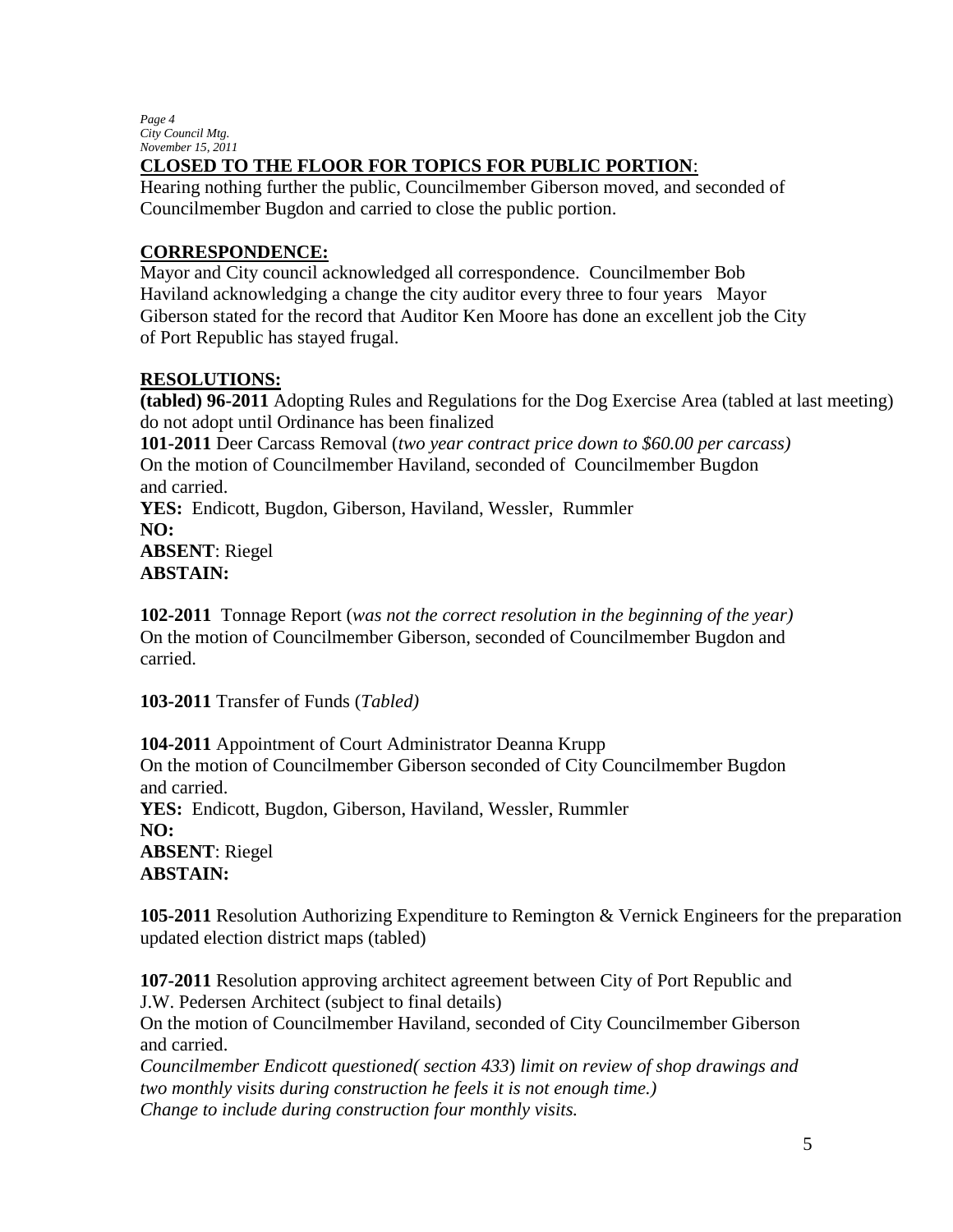*Page 5 City Council Mtg. November 15, 2011* **YES:** Endicott, Bugdon, Giberson, Haviland, Wessler, Rummler **NO: ABSENT**: Riegel **ABSTAIN:** 

**108-2011** Amending Resolution 74-2011 (Appendix A) Atlantic County Open Space Percoskie Acq., change from \$400,000.00 to \$250,000.00

On the motion of Councilmember Haviland, seconded of City Councilmember Giberson and carried

**YES:** Endicott, Bugdon, Giberson, Haviland, Wessler, Rummler **NO: ABSENT**: Riegel

**ABSTAIN:** 

#### **ORDINANCES:**

**04-2011** Ordinance Establishing Position of Deputy Municipal Clerk *Second Reading/Public Hearing/Adoption*

On the motion of Councilmember Haviland to open to public hearing seconded of City Councilmember Bugdon and carried.

Hearing nothing from the public motion to close public hearing. on the motion of Councilmember Bugdon second by Councilmember Wessler carried and closed.

On the motion of Councilmember Haviland, seconded of City Councilmember Giberson and carried

**YES:** Riegel, Bugdon, Giberson, Haviland, Wessler, Rummler **NO: ABSENT**: Endicott **ABSTAIN:** 

**05-2011** Ordinance Creating and Establishing Dog Exercising Area *(Councilmember Bugdon change the fee to yearly dog license fee to be paid before permit issued.) Second Reading/Public Hearing*

On the motion of Councilmember Haviland to open to public hearing seconded of City Councilmember Bugdon and carried.

Hearing nothing from the public motion to close public hearing. on the motion of Councilmember Bugdon second by Councilmember Wessler carried and closed.

On the motion of Councilmember Haviland, seconded of City Councilmember Giberson and carried

**YES:** Riegel, Bugdon, Giberson, Haviland, Wessler, Rummler **NO: ABSENT**: Endicott

**ABSTAIN:** 

# **UNFINISHED BUSINESS:**